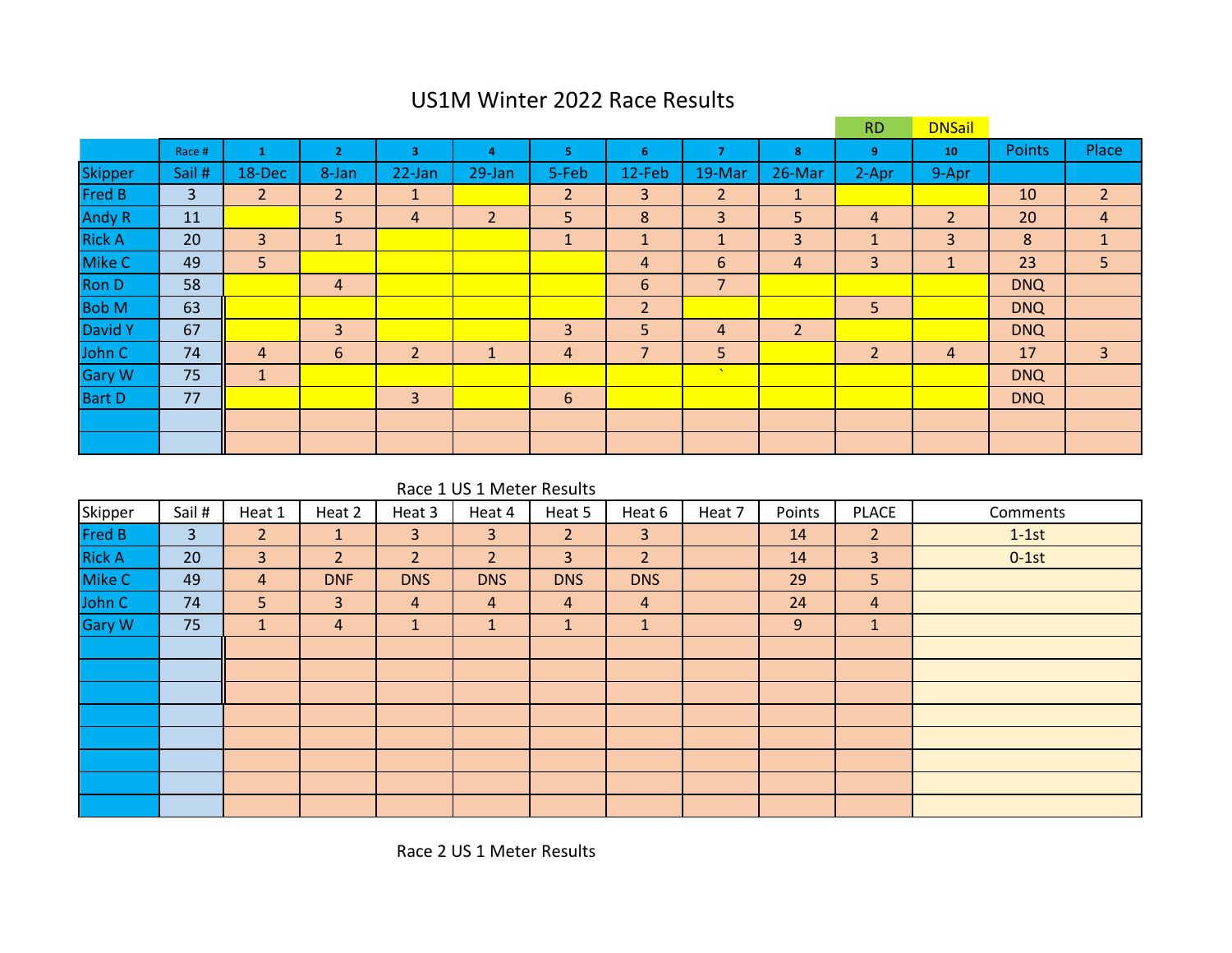| Skipper       | Sail #         | Heat 1         | Heat 2         | Heat 3         | Heat 4         | Heat 5         | Heat 6         | Heat 7 | Points          | <b>PLACE</b>   | Comments |
|---------------|----------------|----------------|----------------|----------------|----------------|----------------|----------------|--------|-----------------|----------------|----------|
| Fred B        | $\overline{3}$ | 3              | $\overline{3}$ | $\overline{2}$ | $\overline{2}$ | $\mathbf{1}$   | $\mathbf{1}$   |        | 12              | $\overline{2}$ |          |
| Andy R        | 11             | 5              | 5              | 3              | 5              | 6              | 6              |        | 30 <sup>°</sup> | 5              |          |
| <b>Rick A</b> | 20             | $\overline{2}$ | 1              | $\mathbf{1}$   |                | $\overline{2}$ | $\overline{2}$ |        | 9               | $\mathbf{1}$   |          |
|               |                |                |                |                |                |                |                |        |                 |                |          |
| Ron D         | 58             | $\overline{4}$ | 4              | 5              | 4              | 5              | $\overline{3}$ |        | 25              | $\overline{4}$ |          |
| David Y       | 67             | $\mathbf{1}$   | $\overline{2}$ | 5              | 3              | 3              | $\overline{4}$ |        | 18              | 3              |          |
| <b>Bob M</b>  | 63             | <b>DNS</b>     | <b>DNS</b>     | <b>DNS</b>     | 6              | 4              | 5              |        | 36              | 6              |          |
|               |                |                |                |                |                |                |                |        |                 |                |          |
|               |                |                |                |                |                |                |                |        |                 |                |          |
|               |                |                |                |                |                |                |                |        |                 |                |          |
|               |                |                |                |                |                |                |                |        |                 |                |          |
|               |                |                |                |                |                |                |                |        |                 |                |          |
|               |                |                |                |                |                |                |                |        |                 |                |          |

Race 3 US 1 Meter Results

| Skipper       | Sail #         | Heat 1         | Heat 2         | Heat 3         | Heat 4         | Heat 5         | Heat 6         | Heat 7 | Points | <b>PLACE</b>   | Comments |
|---------------|----------------|----------------|----------------|----------------|----------------|----------------|----------------|--------|--------|----------------|----------|
| <b>Fred B</b> | $\overline{3}$ | $\mathbf{1}$   | $\mathbf{1}$   | $\mathbf{1}$   | $\mathbf{1}$   | $\mathbf{1}$   | $\mathbf{1}$   |        | 6      | $\vert$ 1      |          |
| <b>Andy R</b> | 11             | 3              | 4              | $\overline{a}$ | $\overline{2}$ | $\overline{2}$ | 4              |        | 19     | $\overline{4}$ |          |
|               |                |                |                |                |                |                |                |        |        |                |          |
|               |                |                |                |                |                |                |                |        |        |                |          |
|               |                |                |                |                |                |                |                |        |        |                |          |
|               |                |                |                |                |                |                |                |        |        |                |          |
| John C        | 74             | $\overline{2}$ | $\overline{2}$ | 3              | 3              | 3              | $\overline{3}$ |        | 16     | $\overline{2}$ |          |
|               |                |                |                |                |                |                |                |        |        |                |          |
| <b>Bart D</b> | 77             | 4              | 3              | $\overline{2}$ | $\overline{4}$ | 4              | $\overline{2}$ |        | 19     | $\overline{3}$ |          |
|               |                |                |                |                |                |                |                |        |        |                |          |
|               |                |                |                |                |                |                |                |        |        |                |          |
|               |                |                |                |                |                |                |                |        |        |                |          |
|               |                |                |                |                |                |                |                |        |        |                |          |

Race 4 US 1 Meter Results

| Skipper | Sail # | Heat 1 | $\sim$<br>Heat ∠ | $\sim$<br>Heat 5 | Heat 4 | Heat 5 | Heat 6 | $\overline{\phantom{0}}$<br>Heat | Points | <b>PLACE</b> | Comments |
|---------|--------|--------|------------------|------------------|--------|--------|--------|----------------------------------|--------|--------------|----------|
|         |        |        |                  |                  |        |        |        |                                  |        |              |          |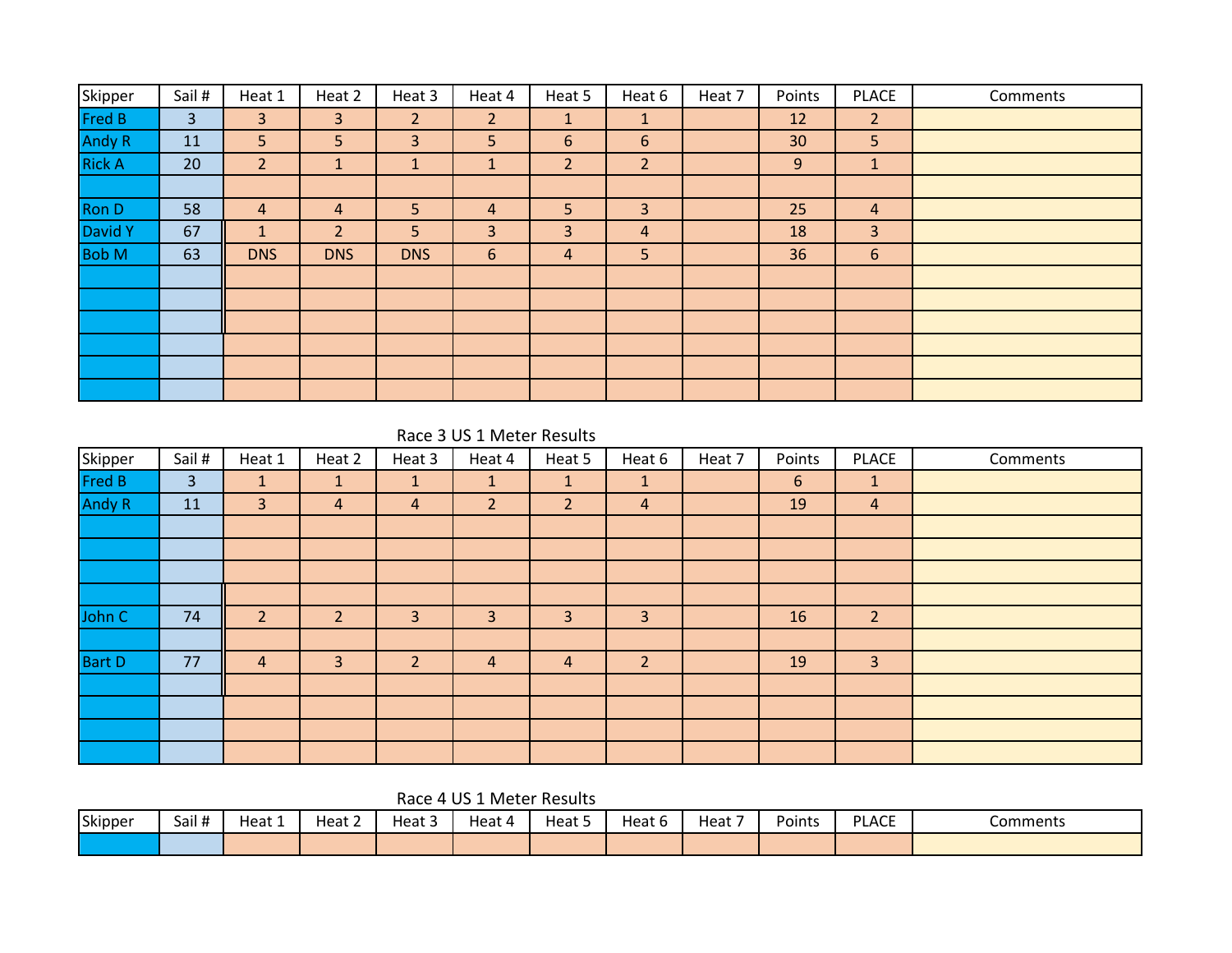| <b>Andy R</b> | 11 | $\overline{2}$ | $\mathcal{D}$ | 3 |  |  | $\overline{\phantom{a}}$ | $\overline{2}$ |  |
|---------------|----|----------------|---------------|---|--|--|--------------------------|----------------|--|
|               |    |                |               |   |  |  |                          |                |  |
|               |    |                |               |   |  |  |                          |                |  |
|               |    |                |               |   |  |  |                          |                |  |
|               |    |                |               |   |  |  |                          |                |  |
| John C        | 74 |                |               | - |  |  | 3                        | $\epsilon$     |  |
|               |    |                |               |   |  |  |                          |                |  |
|               |    |                |               |   |  |  |                          |                |  |
|               |    |                |               |   |  |  |                          |                |  |
|               |    |                |               |   |  |  |                          |                |  |
|               |    |                |               |   |  |  |                          |                |  |
|               |    |                |               |   |  |  |                          |                |  |

| Skipper       | Sail # | Heat 1                   | Heat 2         | Heat 3         | Heat 4         | Heat 5         | Heat 6         | Heat 7 | Points | <b>PLACE</b>   | Comments |
|---------------|--------|--------------------------|----------------|----------------|----------------|----------------|----------------|--------|--------|----------------|----------|
| <b>Fred B</b> | 3      | 5                        | $\mathbf{1}$   | 1              | 5              | $\overline{2}$ | $\mathbf{1}$   |        | 15     | $\overline{2}$ |          |
| <b>Andy R</b> | 11     | 4                        | 5              | 6              | 4              | $\overline{4}$ | 3              |        | 26     | 5              |          |
| <b>Rick A</b> | 20     | $\mathbf{1}$             | $\overline{2}$ | 3              | $\overline{2}$ | 1              | $\overline{2}$ |        | 11     | $\mathbf{1}$   |          |
|               |        |                          |                |                |                |                |                |        |        |                |          |
|               |        |                          |                |                |                |                |                |        |        |                |          |
| David Y       | 67     | 3                        | 4              | $\overline{2}$ |                | 3              | $6\phantom{1}$ |        | 19     | $\overline{3}$ |          |
| John C        | 74     | $\overline{2}$           | 3              | 5              | 3              | 5              | $\overline{4}$ |        | 22     | $\overline{a}$ |          |
|               |        |                          |                |                |                |                |                |        |        |                |          |
| <b>Bart D</b> | 77     | $\overline{\phantom{a}}$ | 6              | 4              | 6              | 6              | 5 <sup>1</sup> |        | 34     | 6              |          |
|               |        |                          |                |                |                |                |                |        |        |                |          |
|               |        |                          |                |                |                |                |                |        |        |                |          |
|               |        |                          |                |                |                |                |                |        |        |                |          |
|               |        |                          |                |                |                |                |                |        |        |                |          |

Race 6 US 1 Meter Results

| Skipper       | Sail #               | Heat 1 | Heat 2 | Heat 3 | Heat 4 | Heat 5 | Heat 6 | Heat 7 | Points | <b>PLACE</b> | Comments |
|---------------|----------------------|--------|--------|--------|--------|--------|--------|--------|--------|--------------|----------|
| <b>Fred B</b> |                      |        |        |        |        |        |        |        | 21     |              |          |
| <b>Andy R</b> | $\overline{A}$<br>ᆂᆂ |        |        |        |        |        |        |        | 41     | -<br>Ο       |          |
| <b>Rick A</b> | 20                   |        |        |        |        | $\sim$ |        |        | 16     |              |          |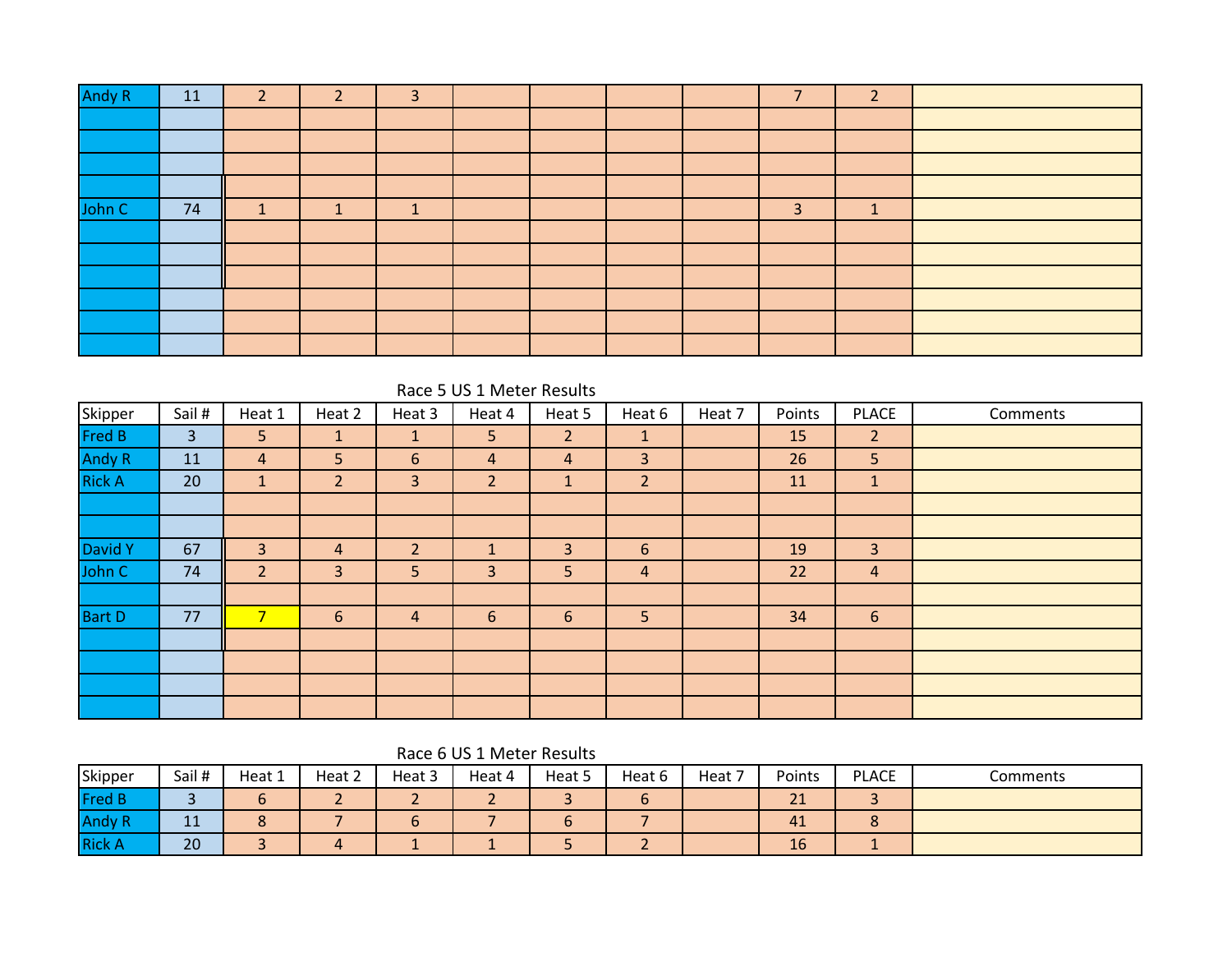| Mike C       | 49 | 5              | 8 | 4 |   |   |   | 25 | $\overline{4}$    | $1-1st$ |
|--------------|----|----------------|---|---|---|---|---|----|-------------------|---------|
| <b>Ron D</b> | 58 |                |   |   | 6 |   | 3 | 33 | 6                 |         |
| <b>Bob M</b> | 63 | ◠              |   | 8 | 3 |   | 4 | 19 | $\mathbf{D}$<br>∠ |         |
| David Y      | 67 | $\overline{4}$ |   | 3 | 4 | 4 | 5 | 25 | 5                 | $0-1st$ |
| John C       | 74 |                | 6 | 5 | 9 | 9 | 9 | 39 |                   |         |
|              |    |                |   |   |   |   |   |    |                   |         |
|              |    |                |   |   |   |   |   |    |                   |         |
|              |    |                |   |   |   |   |   |    |                   |         |
|              |    |                |   |   |   |   |   |    |                   |         |
|              |    |                |   |   |   |   |   |    |                   |         |

Race 7 US 1 Meter Results

| Skipper       | Sail # | Heat 1         | Heat 2         | Heat 3         | Heat 4         | Heat 5         | Heat 6         | Heat 7 | Points | <b>PLACE</b>   | Comments |
|---------------|--------|----------------|----------------|----------------|----------------|----------------|----------------|--------|--------|----------------|----------|
| Fred B        | 3      | $\mathbf{1}$   | 4              | $\mathbf{1}$   | $\mathbf{3}$   | $\overline{3}$ | $\overline{2}$ |        | 14     | $\overline{2}$ |          |
| Andy R        | 11     | 5              | $\overline{2}$ | 5              | $\overline{2}$ | $\overline{2}$ | 5              |        | 21     | $\overline{3}$ |          |
| <b>Rick A</b> | 20     | $\overline{4}$ | 3              | $\overline{2}$ |                | $\mathbf{1}$   | $\mathbf{1}$   |        | 12     | $\mathbf{1}$   |          |
| Mike C        | 49     | $\overline{3}$ | 5              | 4              | ⇁              |                | 6              |        | 32     | 6              |          |
| Ron D         | 58     | $\overline{7}$ | 7              | $\overline{7}$ | $\overline{4}$ | 5              | 7              |        | 37     | $\overline{7}$ |          |
|               |        |                |                |                |                |                |                |        |        |                |          |
| David Y       | 67     | 6              |                | 3              | 5              | 4              | 3              |        | 22     | $\overline{4}$ |          |
| John C        | 74     | $\overline{2}$ | 6              | 6              | $6\phantom{1}$ | 6              | 4              |        | 30     | 5 <sup>5</sup> |          |
|               |        |                |                |                |                |                |                |        |        |                |          |
|               |        |                |                |                |                |                |                |        |        |                |          |
|               |        |                |                |                |                |                |                |        |        |                |          |
|               |        |                |                |                |                |                |                |        |        |                |          |
|               |        |                |                |                |                |                |                |        |        |                |          |

|               |        |        |        |        | Race 8 US 1 Meter Results |          |        |        |           |              |          |
|---------------|--------|--------|--------|--------|---------------------------|----------|--------|--------|-----------|--------------|----------|
| Skipper       | Sail # | Heat 1 | Heat 2 | Heat 3 | Heat 4                    | Heat 5   | Heat 6 | Heat 7 | Points    | <b>PLACE</b> | Comments |
| <b>Fred B</b> |        |        |        |        |                           | <u>.</u> |        |        | <b>12</b> |              |          |
| <b>Andy R</b> | 11     |        |        |        |                           |          |        |        | 26        |              |          |
| <b>Rick A</b> | 20     |        |        |        |                           |          |        |        | 16        |              |          |
| <b>Mike C</b> | 49     |        | 4      | 4      |                           | 4        | 4      |        | 21        | 4            |          |
|               |        |        |        |        |                           |          |        |        |           |              |          |

## $\sim$  Peter Results in Fig. 1.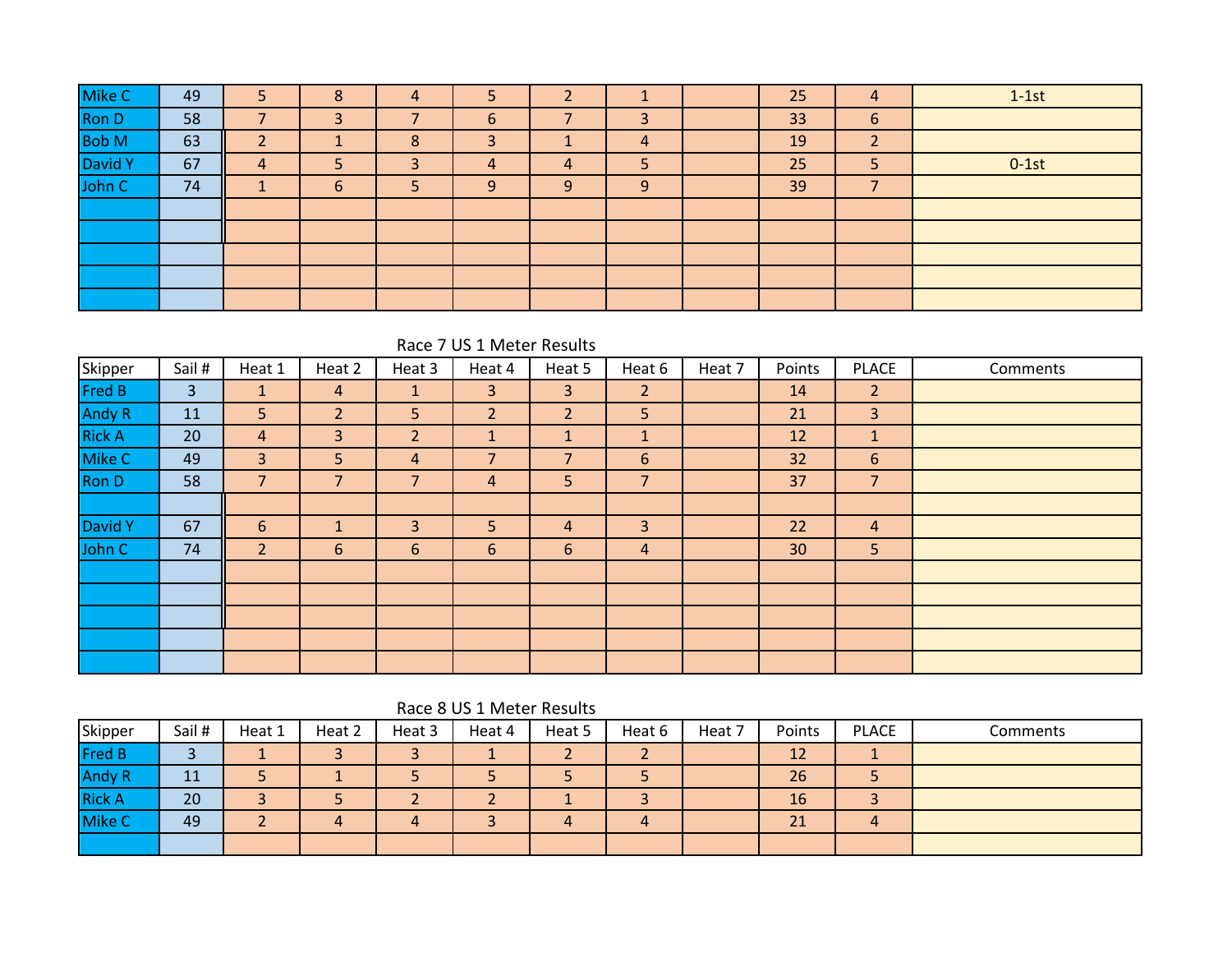| David Y | 67 |  |  |  | 15 |  |
|---------|----|--|--|--|----|--|
|         |    |  |  |  |    |  |
|         |    |  |  |  |    |  |
|         |    |  |  |  |    |  |
|         |    |  |  |  |    |  |
|         |    |  |  |  |    |  |
|         |    |  |  |  |    |  |

Race 9 US 1 Meter Results

| Skipper       | Sail # | Heat 1         | Heat 2         | Heat 3         | Heat 4         | Heat 5         | Heat 6         | Heat 7 | Points | <b>PLACE</b>   | Comments |
|---------------|--------|----------------|----------------|----------------|----------------|----------------|----------------|--------|--------|----------------|----------|
|               |        |                |                |                |                |                |                |        |        |                |          |
| Andy R        | 11     | $\overline{4}$ | 3              | 4              | 3              | $\overline{2}$ | $\overline{4}$ |        | 20     | $\overline{4}$ |          |
| <b>Rick A</b> | 20     | $\mathbf{1}$   | л              | $\mathbf{1}$   |                | A              | 1              |        | 6      | $\mathbf{1}$   |          |
| Mike C        | 49     | $\overline{2}$ | $\overline{4}$ | 3              | 5              | $\overline{3}$ | $\overline{2}$ |        | 19     | 3              |          |
|               |        |                |                |                |                |                |                |        |        |                |          |
|               |        |                |                |                |                |                |                |        |        |                |          |
|               |        |                |                |                |                |                |                |        |        |                |          |
| John C        | 74     | 3              | $\overline{2}$ | $\overline{2}$ | $\overline{4}$ | $\overline{4}$ | $\overline{3}$ |        | 18     | $\overline{2}$ |          |
|               |        |                |                |                |                |                |                |        |        |                |          |
|               |        |                |                |                |                |                |                |        |        |                |          |
| <b>Bob M</b>  |        | 6              | 6              | 6              | $\overline{2}$ | 5              | 5              |        | 30     | 5              |          |
|               |        |                |                |                |                |                |                |        |        |                |          |
|               |        |                |                |                |                |                |                |        |        |                |          |

Race 10 US 1 Meter Results

| Skipper       | Sail # | Heat 1         | Heat 2 | Heat 3 | Heat 4 | Heat 5 | Heat 6                   | Heat 7 | Points | <b>PLACE</b> | Comments |
|---------------|--------|----------------|--------|--------|--------|--------|--------------------------|--------|--------|--------------|----------|
|               |        |                |        |        |        |        |                          |        |        |              |          |
| <b>Andy R</b> | 11     |                |        |        |        |        | e                        |        | 14     |              |          |
| <b>Rick A</b> | 20     | $\overline{4}$ |        |        | 4      |        | $\overline{\phantom{a}}$ |        | 16     | 3            |          |
| Mike C        | 49     |                |        |        |        |        |                          |        | 9      |              |          |
|               |        |                |        |        |        |        |                          |        |        |              |          |
|               |        |                |        |        |        |        |                          |        |        |              |          |
|               |        |                |        |        |        |        |                          |        |        |              |          |